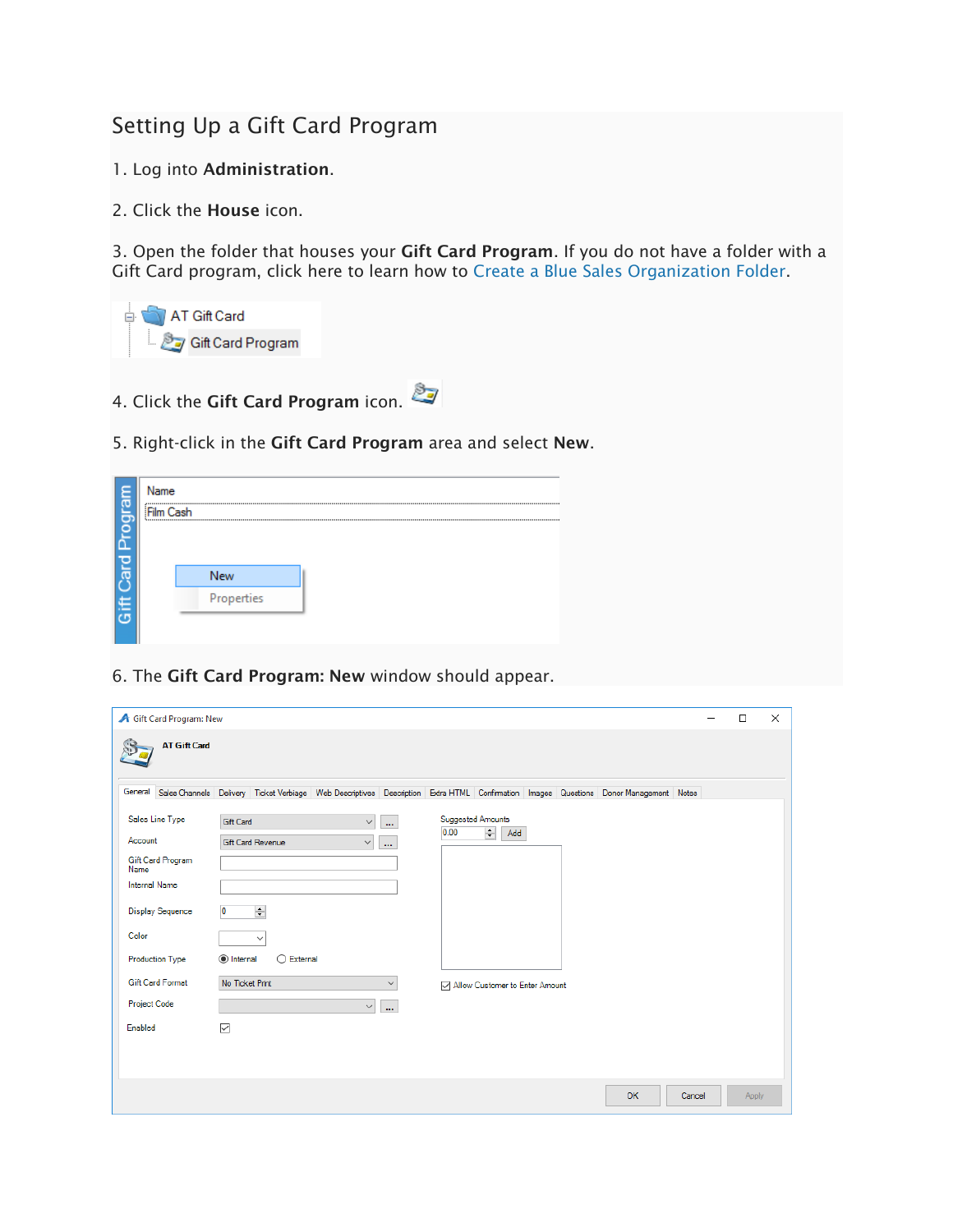7. You will need to assign a sales line type and a revenue account. To enter a new sales line type or account, click the ellipsis button.

8. Enter a Name for the Gift Card Program.

9. Give the program an Internal name. *Note: Internal names can only be seen by staff*.

10. You will also need to choose a Production Type:

lnternal  $\bigcirc$  External **Production Type** 

- Internal: *With an internal gift card program, the Gift Certificate is produced by Agile (i.e. Print At Home Gift Certificate that has the Gift Card Number populated on the certificate).*
- *External: this is used when you have pre-printed cards and you are swiping the card to assign the number to the customer.*

11. Next, if you have **predetermined amounts** for your gift cards, enter them into the space provided. If you want to give the customer the ability to enter an open amount, check the box next to Allow Customer to Enter Amount.

12. Click Apply to save this information.

13. Next you will need to open the Sales Channel tab.

14. Select your Sales Channels and the days that you want your gift cards to be on sale.

15. Next, go to the **Delivery** tab and select your delivery methods.

16. Click Apply.

17. Next, click the Web Descriptive tab. This is where you will enter a short description about your gift card program that will be displayed on the website.